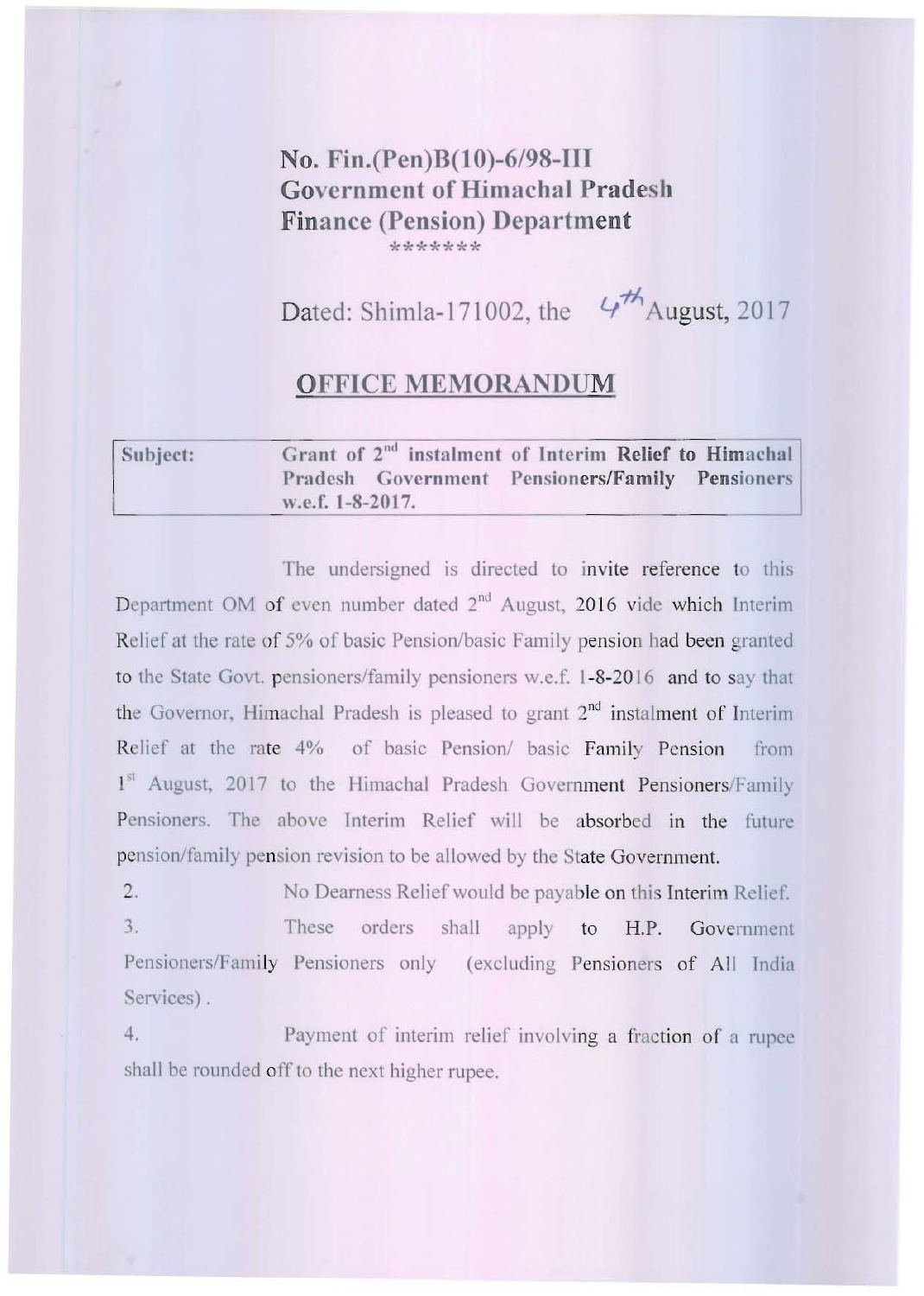5. The interim relief  $\omega$  4% on basic pension and basic family pension will be paid with the pension/family pension for the month of August, 2017 payable in month of September, 2017.

6. The Accountant General, Treasury Officers and authorized Public Sector Banks are requested to arrange payment of interim relief on the basis of these orders immediately.

7. This Interim Relief will be absorbed in future pension/family pension revision to be allowed by the State Government.

> $\alpha$ Add!. Chief Secretary (Finance) to the Govt. of Himachal Pradesh, Shimla-2.

To

## **All Administrative Department Government of Himachal Pradesh.**

Visit HIMACHAL WEBSITE, Address- http:// Himachal nie. in .

No. Fin (Pen)B(10)-6/98 -III Dated; Shimla-2, the  $\frac{4\pi}{4}$  August, 2017.

- **I. The Divisiona l Commissioner Shimia, Mandi and Kangra at**  Dharamshala Himachal Pradesh.
- 2. All Heads of Departments in Himachal Pradesh.
- **3. The Resident Commissioner, Himachal Pradesh, Himachal Bhawan.**  27- Sikandra Road, New Delhi-110001 with 10 spare copies.
- 4. The Accountant General (Audit) Himachal Pradesh, Shimla-171003 with 10 spare copies.
- 5. The Accountant General (A&E) Himachal Pradesh Shimla-171003 **with 10 spare copics for circulation to all the Accountant General in India with special stamp.**
- 6. The Director (Accounts), Cabinet Secretariat, Govt. of India, Rashtrapati Bhavan, New Delhi-II 0004.
- 7. The Divisional Organizer, Punjab, Himachal Pradesh and J&K, Divisions SSB Directorate General of Security, Shimla-171004.
- 8. The Director, H.P. Institute of Public Administration, Mashobra, Shimla-17 1012.
- 9. The Registrar, H.P. High Court, Shimla-171001.
- 10. All Deputy Commissioners in Himachal Pradesh.
- **II.** All District and Session Judges in Himachal Pradesh.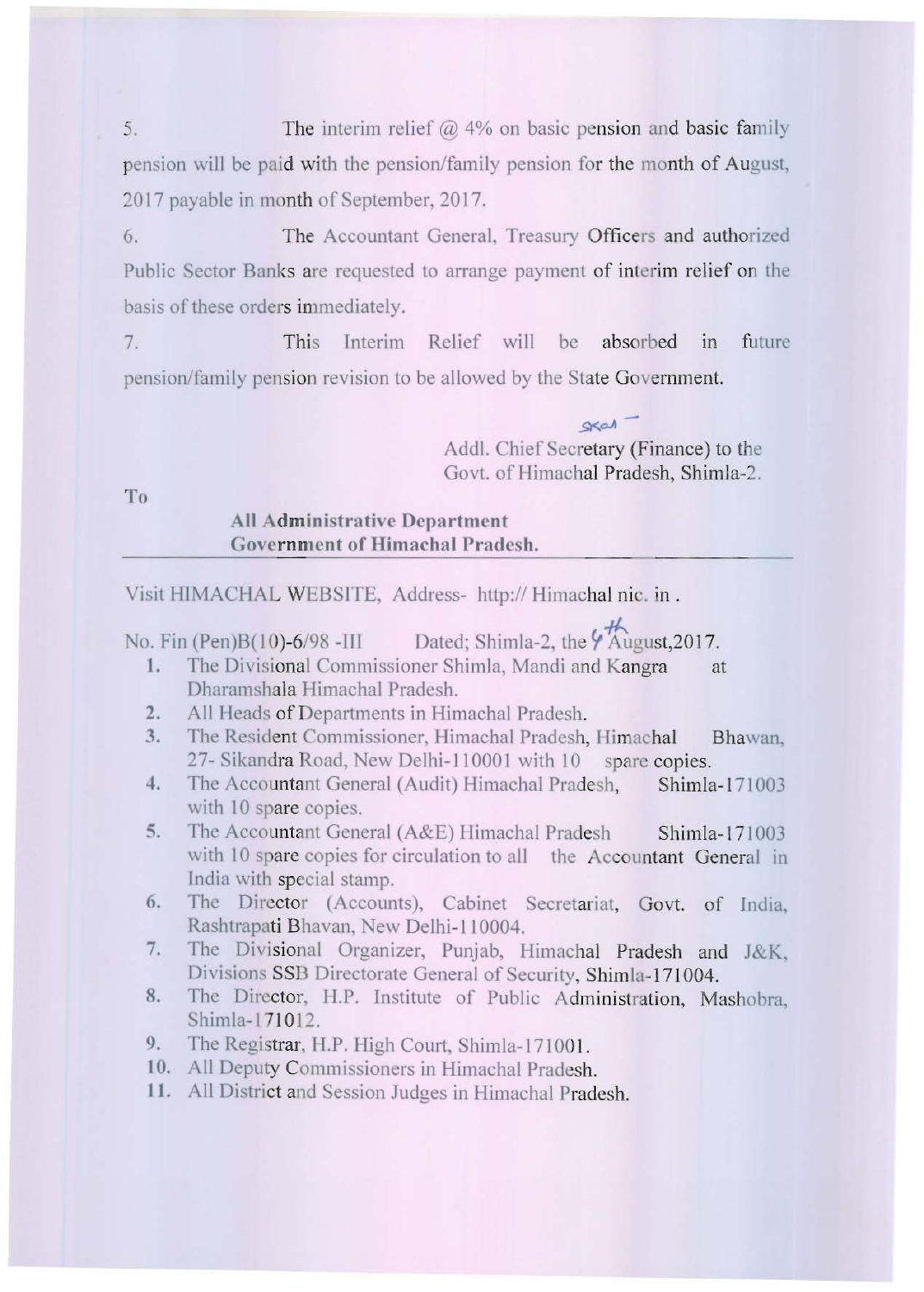- 12. All District Treasury Officers/ Treasury Officers in H.P. with 10 spare copies.
- 13. All Joint Controllers/ Deputy Controllers (F&A)/Asstt. Controllers (F&A)! Section Officers (F&A) under the Control of Treasury & **Accounts Organization.**
- 14. The Pay & Accounts Officer, No. 6, Reserve Bank of India, Sansad Marg, New Delhi-110001.
- 15. The Deputy Commissioner (Relief & Rehabilitation) Raja ka Talab, Nurpur-176051 (Kangra).
- 16. The Chief General Manager, Reserve Bank of India, C-7, Bandra Kurla Complex, Bandra East Mumbai-400051 with 10 spare copies **for necessary action.**
- 17. The Executive Director, Reserve Bank of India, Central Office Building 17<sup>th</sup> Floor, Shahid Bhagat Singh Road Mumbai -400001.
- **18.** The Managing Director, State Bank of Patiala, The Mall, Patiala, Punjab-147001.
- 19. The General Manager, UCO Bank, Head office-10, Binlahi Trelocav Maharaj Sarani, Kolkata -700001 (West Bengal).
- 20. The General Manager, Union Bank of India, Union Bhavan-239, Vidhan Bhavan Marg, Nariman Point, Mumbai-400021 (Maharashtra).
- 21. The General Manager, Punjab National Bank, Head Office -5, Sansad Marg New Delhi-110001.
- 22. The General Manager, Central Bank of India, Chandramukhi 16<sup>th</sup> Floor Nariman Point, Mumbai-400021.
- 23. The Deputy General Manager, State Bank of India, Zonal Office, SDA-complex Kasumpti, Shimla-171009 with 10 spare copies.
- 24. The Chief Manager, Central Bank of India, Central Bank Building Sector-17-B, Chandigarh-160017 with 10 spare copies for circulation amongst the Branches of the Bank situated in Himachal Pradesh.
- 25. The Deputy General Manager, Union Bank of India, 64/65 Bank Square Sector-17-B, Chandigarh-160017 with 10 spare copies for **circulation amongst the Branches** of the **Bank situated in Ilimachal**  Pradesh.
- 26. The Regional Manager, UCO Bank, Zonal Office, Himland Hotel, Shimla-I with 10 spare copies.
- 27. The Regional Manager, UCO Bank, Reginal Office, Shyamnagar, Dharamsala-176215 (H.P.) with 10 spare copies.
- 28. The Deputy General Manager, Union Bank of India, Regional Office, SCO 64/65, Bank Square, Sector 17- B, Chandigarh-160017 with 10 spare copies.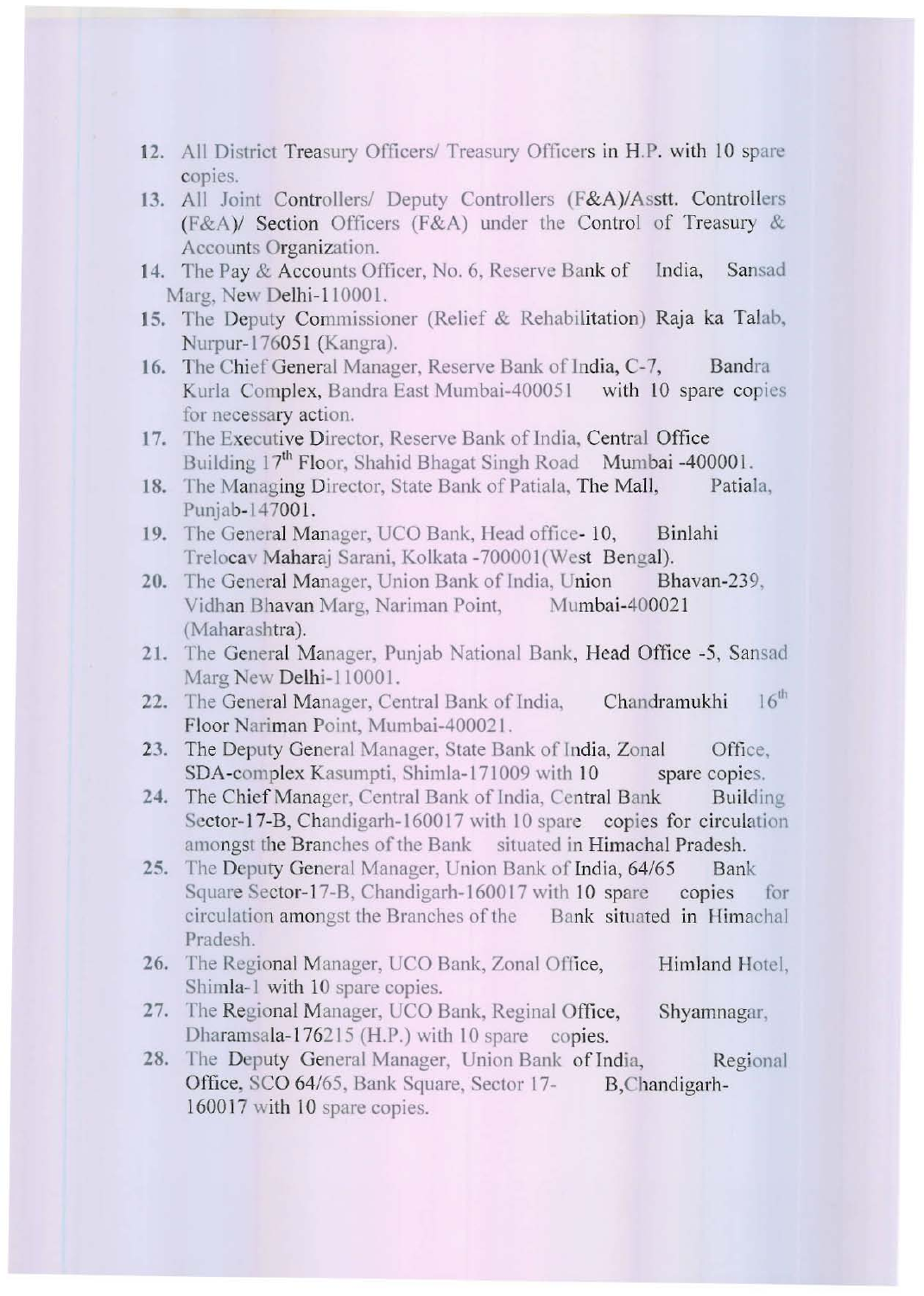- 29. The Regional Manager, Central Bank of India, Timber House, Shimla-171001 with 10 spare copies.
- 30. The Regional Manager, Punjab National Bank, The Mall, Shimla-171001 (Regional Office) with 10 spare copies.
- 31. The Regional Manager, Punjab National Bank, 287, Civil Lines, Dharamshala, Distt. Kangra, H.P.-176215 with 10 spare copies.
- 32. The Regional Manager, Punjab National Bank, Circle Officer Jail Road Mandi, H.P.-175001 with 10 spare copies for circulation amongst the Branches of the Bank situated in Himachal Pradesh.
- 33. The Zonal Manager, Punjab National Bank, PNB House (Bank square) Sector-17, Chandigarh-160017 with 10 spare copies.
- 34. The General Manager, Bank of India, Star House C-5, G- Block, 7<sup>th</sup> Floor Bandra Kurla Complex, Bandra (Est) Mumbai-400051.
- 35. The Zonal Manager, SCO-181-182, Bank of India, Chandigarh Zone, Sector-17 -C, Post Box No.6, Chandigarh-160017.
- 36. The Senior Branch Manager, Bank of India, 45, The Mall Shimla-171001 with 10 spare copies.
- 37. The Chief Manager, State Bank of India, Greater Kailash-I (Zamroodpur), New Delhi-110048.
- 3S. The General Manager, State Bank of India, Chandni Chowk Main Branch, New Delhi-I 10006.
- 39. The Manager, State Bank of India, Nirman Bhawan, Branch Malauna Azad Road, New Delhi-110011.
- 40. The Manager, UCO Bank, 35 Ferozashah Road, GPO lCSSR, New Mandi House Crossing, New Delhi-I 10002.
- 41. The Asstt. General Manager, State Bank of India, Centralised Pension Processing Centre, Chandigarh, Sector-5, Panchkula-134101 (Haryana).
- 42. The Manager, Corporation Bank, Bhikaji Kama Palace, New Delhi-110066.
- 43. The Under Secretary (Finance Commission), H.P. Sectt. 171002. Shimla-
- 44. All Sections of Finance Department, H.P. Sectt. Shimla-171002.
- 45. The Controller (F&A) Personnel Accounts Department, H.P. Sectt. Shimla-2.
- 46. The Deputy Chief Officer (Accounts), Regional Office, UCO Bank, Sansad Marg, New Delhi-110001.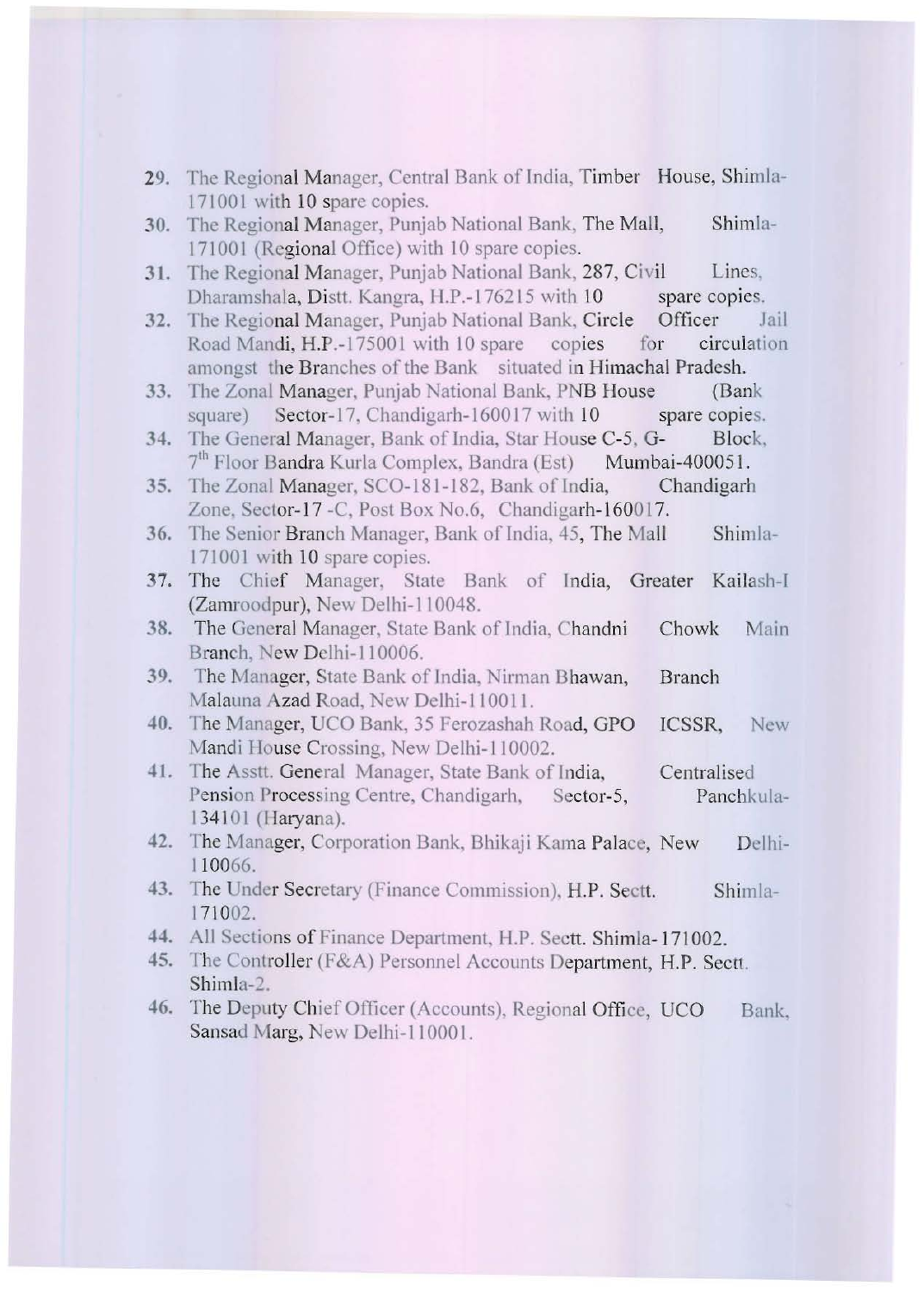47. Incharge, NIC, H.P. Sectt. Shimla-2 with the request that this rder of the State Government may kindly be uploaded on State Finance **Department Website so that the Pensioners/Family Pensioner living** outside the State may get the benefit of this order  $\lambda$  time.

> Special Secretary (Finance) to the Government of Himachal Pradesh

## Endst, No. Fin (Pen) B (10)-6/98-III Dated:  $4\frac{1}{10}$  August, 2017 Copy forwarded to:-

- 1. The Principal Accountant General (A&E), Andhra Pradesh, Hyderabad with 10 spare copies.
- 2. The Accountant General  $(A&E)$ , Assam, Guwahati with 10 spare copies.
- 3. The Accountant General (A&E), Nagaland, Kohima with 10 spare copies.
- 4. The Accountant General (A&E), Tripura, Agartala with 10 spare copies.
- 5. The Accountant General (A&E), Meghalaya, Shillong with 10 spare **COpICS.**
- 6. The Accountant General ( $A\&E$ ), Manipur, Imphal with 10 spare copies.
- 7. The Accountant General (A&E), Bihar, Patna with 10 spare copies.
- 8. The Accountant General (A&E), Maharashtra, Mumbai with 10 spare copies.
- 9. The Chief Accountant General (A&E), West Bengal, Kolkata with 10 spare copies.
- 10. The Accountant General (A&E), Gujrat, Ahmedabad with 10 spare copies.
- 11. The Accountant General (A&E), J&K Srinagar with 10 spare copies.
- 12. The Accountant General (A&E), Karnatka, Banglore with 10 spare **COpICS.**
- 13. The Accountant General (A&E), Kerala, Thiruvananthapuram with 10 spare copies.
- 14. The Principal Accountant General A&E), Madhya Pradesh, Lekha Bhawan, Jhansi Road, Gwalior-474002 with 10 spare copies.
- 15. The Accountant General (A&E), Chhattisgarh at Raipur with 10 spare **copies.**
- 16. The Principal Accountant General (A&E), Odisha, Bhubneswar with 10 spare copies.